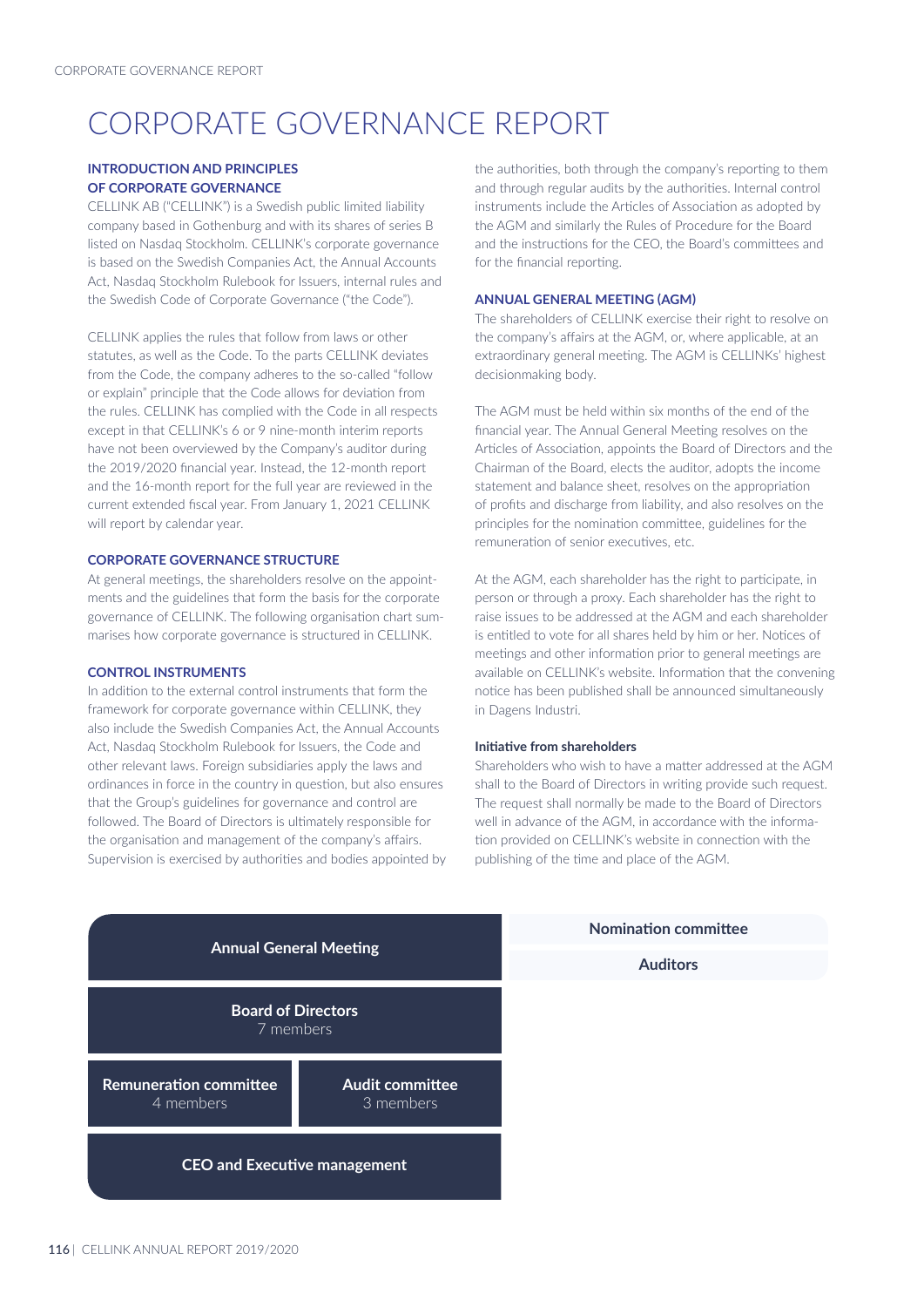## **SHAREHOLDERS**

CELLINK's shares of series B are listed on Nasdaq Stockholm since April 20, 2020. According to the share register kept by Euroclear Sweden, CELLINK had 9,172 shareholders as of 31 December 2020. The share capital amounted to SEK 1,290,032,125, divided into 51,601,285 shares, of which 1,500,000 are shares of series A and 50,101,285 are shares of series B of which 1,500,000 are shares of series A, that entitle to 10 votes per share, and 50,101,285 shares of series B, that entitle to 1 vote per share.

As of December 31, 2020, Erik Gatenholm had 19.0 percent of the total number of shares and 26.8 percent of the votes. As of 31 December 2020, Héctor Martínez had 12.5 percent of the total number of shares and 17.7 percent of the votes. No other shareholder held a direct or indirect shareholding representing at least one tenth of the votes of shares in CELLINK.

# **ANNUAL GENERAL MEETING 2019**

CELLINK's AGM 2019 took place on December 18, 2019 for the 2018/2019 financial year. At the AGM, approximately 84.81 percent of the votes were represented.

The AGM passed, inter alia, the following resolutions regarding the financial year September 1, 2018 - August 31, 2019;

- to split the company's shares, meaning that each share, regardless of the class of shares, is divided into four shares (share split 4:1).
- to implement a new long-term incentive programme for employees within the CELLINK-group through a directed issue of not more than 1,600,000 warrants;
- to implement a new incentive programme for the Chairman of the Board and other Board members through a directed issue of not more than 220,000 warrants; and
- to authorise the Board of Directors to resolve on new issues of shares of series B, warrants and/or convertibles entitled to new shares of series B, with or without deviation from the shareholders' preferential rights. The authorisation may be utilized for new issues of shares of series B, warrants and/or convertibles which may be made with provisions regarding contribution in cash, in kind or through set-off corresponding to a dilution of not more than 10 per cent of the registered share capital in the company at the time of the issue resolution. In addition, in connection with acquisition of businesses, companies or rights, the board shall be able to decide on an issue in kind corresponding to a further maximum 10 per cent of the registered share capital in the company at the time of the issue resolution.

## **2020 EXTRAORDINARY GENERAL MEETINGS (EGM)**

In 2020, CELLINK held an Extraordinary General Meeting on three occasions.

#### *July 16, 2020*

The EGM resolved to authorise the Board of Directors to. until the end of the next AGM on one or more occasions and with or without deviation from the shareholders' preferential rights, resolve on new issues of shares of series B. The authorisation may be utilised for new issues of shares of series B with provisions regarding contribution in cash corresponding to a dilution of not more than 10 per cent of the registered share capital in the company at the time of the issue resolution. Deviations from shareholders' preferential rights should only be possible in connection with acquisitions of operations, companies or participations in companies.

#### *September 11, 2020*

The EGM resolved to approve the Board's decision from August 20, on a directed share issue of a maximum of 1,625,000 shares of series B, entailing an increase in the share capital by not more than SEK 40,625.

#### *December 17, 2020*

- The EGM resolved to elect Aristotelis Nastos as a new member of the Board of CELLINK.
- The EGM resolved to authorise the Board of Directors to, for the period until the end of the next AGM on one or more occasions and with or without deviation from the shareholders' preferential rights, resolve on new issues of shares of series B. In addition, in connection with the acquisition of businesses, companies or rights, the Board of Directors shall be able to resolve on an in-kind or set-off issue corresponding to a further maximum 10 percent of the share capital registered of the company at the time of the issue resolution.

# **ANNUAL GENERAL MEETING 2021**

CELLINK's Annual General Meeting 2021 will take place on April 26, 2021.

## **NOMINATION COMMITTEE**

CELLINKs' AGM resolves on the principles for the appointment of the Nomination Committee. The AGM 2019 resolved that the Nomination Committee shall consist of five members, one of whom shall be the Chairman of the Board. The other members shall be appointed by the four largest shareholders in the company at the end of May. If the Chairman of the Board, directly or indirectly, is one of the four largest shareholders, the Chairman of the Board shall refrain from nominating a member to the Nomination Committee. The principles also include a procedure for the replacement of a member who leaves the Nomination Committee prematurely or where a member represents shareholders who no longer belong to the five largest shareholders in terms of voting rights.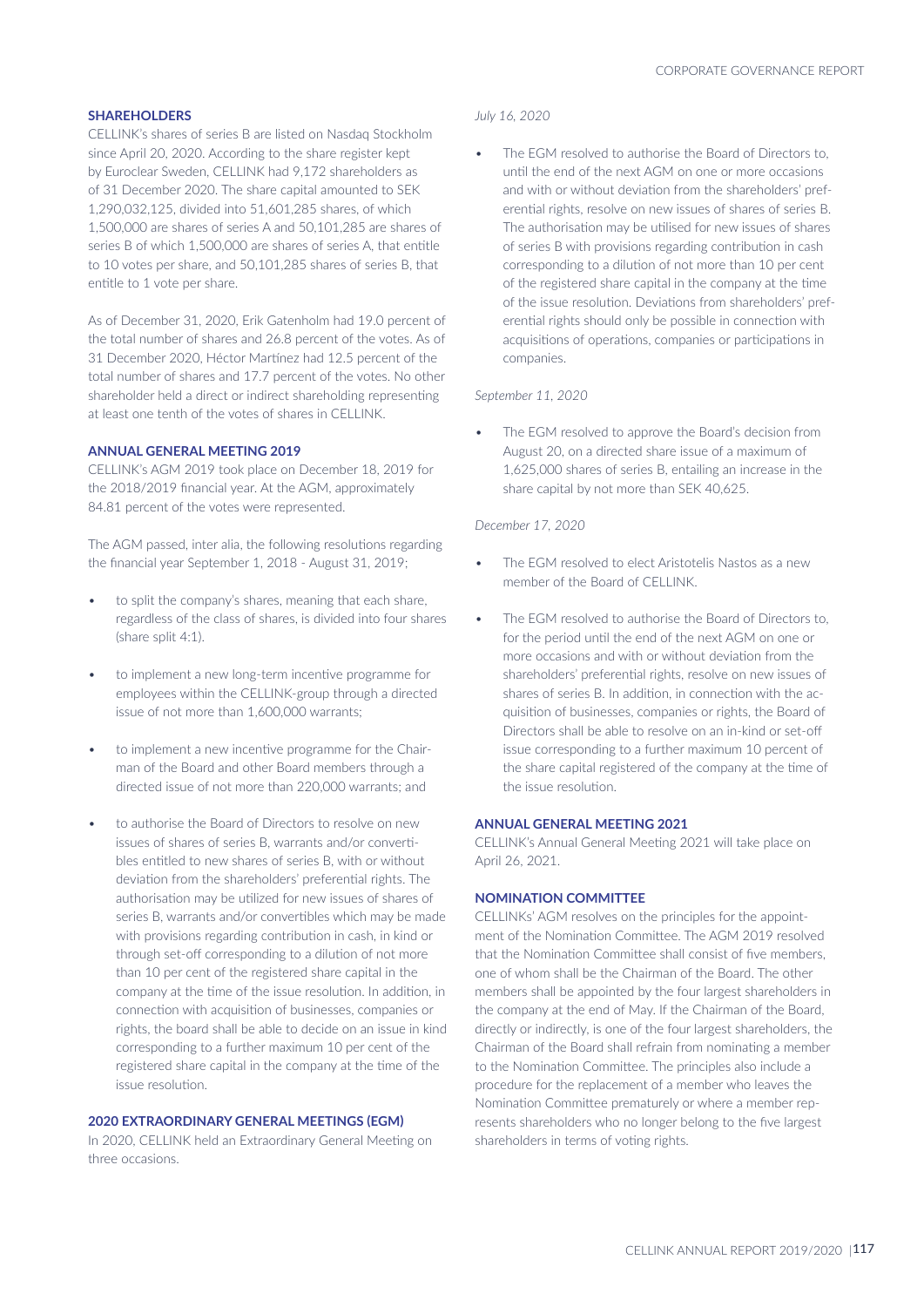The names of the members of the Nomination Committee shall be presented no later than six months before the AGM 2021. The composition of the Nomination Committee shall from time to time be published on CELLINK's website. A press release stating the composition of the Nomination Committee and how shareholders can submit proposals to the Nomination Committee was published on October 20, 2020 and has been made available on CELLINK's website. Rolf Classon, appointed by Erik Gatenholm, Claes Dinkenspiel appointed by Héctor Martínez, Malin Björkmo appointed by Handelsbanken Fonder, Jannis Kitsakis appointed by Fjärde AP-fonden and Carsten Browall, Chairman of the Board of CELLINK, was appointed as members of the Nomination Committee. Together, the Nomination Committee represented approximately 62 percent of the votes in CELLINK.

The Nomination Committee shall submit proposals for resolution to the AGM 2021 regarding the election of the Chairman of the AGM, the number of Board members, the election of the Chairman and other members of the Board, Board remuneration and remuneration for committee work, election and remuneration of auditors, and, where applicable, changes in the instructions for the Nomination Committee.

#### **AUDITOR**

CELLINK's auditors are elected at the AGM. The AGM 2019 resolved in accordance with the Nomination Committee's proposal for the re-election of Deloitte AB with Fredrik Jonsson as auditor in charge.

# **Audit work**

The auditor shall review the company's annual accounts and the administration of the Board of Directors and the CEO. After each financial year, the auditor shall submit an auditor's report and a consolidated audit report to the AGM. According to CEL-LINK's Articles of Association, CELLINK must have at least one auditor and no more than one deputy auditor.

The auditor in charge has reported his observations from the audit work to the Board of Directors and the Audit Committee. Within this framework, the annual report, the accounting and the Board of Directors as well as the CEO's management has been reviewed. In addition to the audit assignment, which is paid according to the customary charging standards, Deloitte AB has during the financial year provided services of approximately MSEK 2.7 consisting of consultations and audit-related services.

#### **THE BOARD OF DIRECTORS**

According to the Articles of Association, CELLINK's Board of Directors shall consist of a minimum of three and a maximum of eight members elected by the AGM. CELLINK's Board of Directors consists of seven members elected by the AGM, without deputies.

The Board of Directors follows written rules of procedure which are revised annually and shall be adopted at the statutory Board meeting each year. The Rules of Procedure regulate, among other things, Board practices, functions and the distribution of work between the Board members and the CEO. In connection with the statutory Board meeting, the Board also establishes the instructions for the CEO including the financial reporting.

#### **Evaluation of the Board's work**

The Board of Directors annually conducts a systematic evaluation where the members are given the opportunity to present their views on working methods, Board materials and their own and other Board members' efforts in the Board's work. The purpose is to improve the work of the Board and provide the Nomination Committee with relevant decision guidance documentation prior to the AGM.

#### **Independence**

According to the Code, a majority of the members elected at the AGM must be independent in relation to the company and the executive management; also, at least two of these members must be independent in relation to the company's major shareholders.

CELLINK's Board of Directors is considered to have met the requirements of the Code regarding independence, since six of the members elected at the AGM are considered independent of both the company and the executive management as well as of the company's major shareholders. During 2020, all members elected by the AGM have been independent in relation to the company and its executive management as well as to major shareholders, with the exception of board member Erik Gatenholm as he is the CEO and largest shareholder in the company.

## **Board work and responsibilities**

At the AGM 2019, six ordinary members were elected with competence in both medical technology and the field of finance and strategy. The company's CFO, Gusten Danielsson, has been secretary of the Board during the year. During 2019/2020, the Board of Directors held 29 meetings (22), all of which have been kept by minutes. The CEO and the CFO have been rapporteurs at Board meetings. On a couple of occasions, other members of Group Management have also been rapporteurs.

The Board of Directors oversees the work of the CEO and is responsible for ensuring that the organisation, management and guidelines for the company's funds are appropriately structured. The Board of Directors is also responsible for ensuring that the company is organised in such a way that there is effective internal control, and that effective systems exist for monitoring the business and its risks, and for compliance with laws, rules and internal guidelines. The Board of Directors is also responsible for the development and follow-up of the company's strategies through plans and objectives, decisions on acquisitions and divestments of operations, major investments, appointments and remuneration of management and ongoing follow-up during the year. The Board of Directors establishes the budget and annual accounts.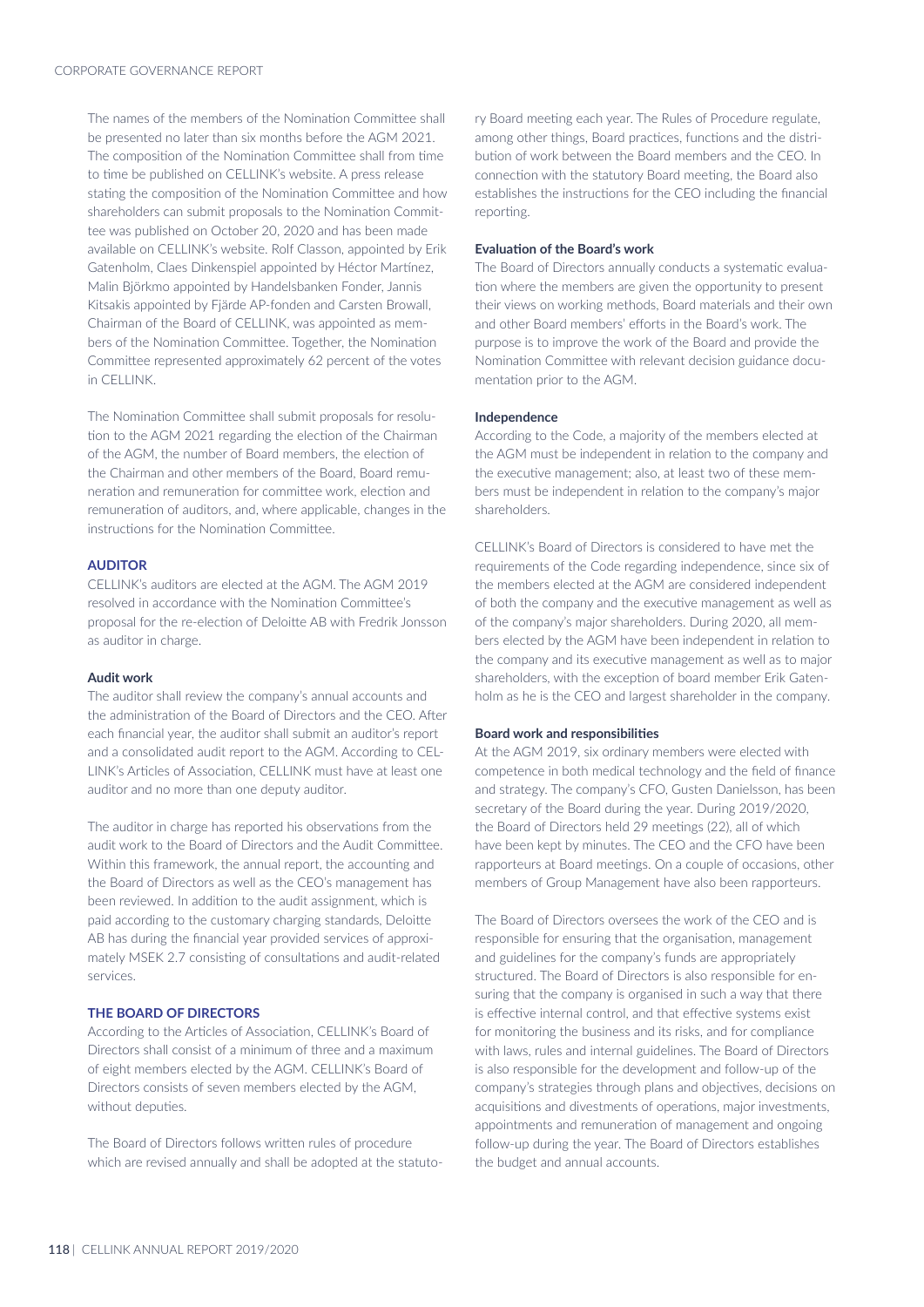|                                  | <b>Elected</b> | <b>Board meetings</b> | Remuneration<br>committee | Audit committee | <b>Total remuneration</b> |
|----------------------------------|----------------|-----------------------|---------------------------|-----------------|---------------------------|
| Carsten Browall                  | 2018           | 29/29                 | 4/4                       | 7/7             | 425                       |
| Artur Aira <sup>1</sup>          | 2017           | 25/29                 | $\sim$                    |                 | 150                       |
| Frik Gatenholm                   | 2016           | 29/29                 |                           |                 |                           |
| Ingela Hallberg                  | 2017           | 28/29                 | 4/4                       |                 | 150                       |
| Aristotelis Nastos <sup>2</sup>  | 2020           | 0/29                  |                           |                 | $\sim$                    |
| Göran Nordlund <sup>3</sup>      | 2016           | 7/29                  | $\overline{\phantom{a}}$  | 1/7             |                           |
| Bengt Sjöholm                    | 2016           | 29/29                 | 4/4                       | 3/7             | 175                       |
| Helena Skåntorp <sup>4</sup>     | 2019           | 22/29                 | <b>.</b>                  | 6/7             | 200                       |
| Christian Wildmoser <sup>4</sup> | 2019           | 22/29                 | 4/4                       |                 | 150                       |

1Announcement on October 2, 2020 that Artur Aira will leave his position as board member to become Business Area Manager for CELLINKs business area Bioprinting from January 1, 2021.

2Aristotelis Nastos was elected board member on the Extraordinary General Meeting which took place on December 17, 2020.

3Göran Nordlund declined re-election as Chairman of the Board and was succeeded by Carsten Browall who was elected Chairman of the Board on the Annual General Meeting December 18, 2019.

4Elected as board members at the Annual General Meeting which took place on December 18, 2019 and has subsequently attended all board and committee meetings during the period, ie. 22/22 and 6/6 respectively.

#### **Rules of Procedure for the Board of Directors**

Before each meeting, proposals for the agenda and the basis for the issues to be dealt with at the meeting are sent in advance. The draft agenda is drawn up by CEO in consultation with the Chairman. Matters reported to the Board are for information, discussion or decision. Decisions are taken only after discussion and after all members present have been given the opportunity to comment. The Board's broad experiences in various areas provides a constructive and open discussion. During the year, no member has reserved his or her duty against any decision-making matter. Open questions are followed up on an ongoing basis.

## **The Board's Committees**

The Board has the full knowledge of, and responsibility for, all matters on which it must make resolutions. During the year, work was carried out in two committees appointed by the Board; the Audit Committee and the Remuneration Committee.

## *Audit committee*

The company has an Audit Committee consisting of Helena Skåntorp (chairman), Carsten Browall and Bengt Sjöholm. The tasks of the Audit Committee are set out in its rules of procedure, which are adopted annually. Without prejudice to the responsibilities and tasks of the Board of Directors, the Audit Committee shall monitor CELLINK's financial reporting, monitor the effectiveness of CELLINK's internal control and risk management, stay informed of the audit of the annual accounts and consolidated accounts, monitor the handling of related party transactions, review and monitor the auditor's impartiality and independence, paying particular attention to whether the auditor provides the company with services other than audit services, and assist in the preparation of procurement of audit services.

#### *Remuneration Committee*

The company has a remuneration committee consisting of

Carsten Browall (chairman), Ingela Hallberg, Christian Wildmoser and Bengt Sjöholm. The tasks of the Remuneration Committee are set out in its rules of procedure, which are adopted annually. The Remuneration Committee shall prepare proposals regarding remuneration principles, remuneration and other terms of employment for the Company's senior executives. The Remuneration Committee is also tasked with reviewing and evaluating the Company's program for variable remuneration to senior executives, compliance with the guidelines for remuneration to senior executives decided by the AGM and the Company's current remuneration levels and structures.

#### **CEO**

In accordance with the rules of the Swedish Companies Act and other legislation, the CEO has to manage day-to-day management in accordance with the Board's guidelines and instructions, and to take the necessary measures to ensure that the company's accounts are handled in a satisfactory manner. Furthermore, the CEO shall ensure that the Board of Directors receives information on an ongoing basis necessary to adequately monitor the company and the group's financial situation, position and development and otherwise fulfil its reporting obligation regarding financial conditions. The CEO is also responsible for preparing reports and compiling management information prior to Board meetings and is the rapporteur of the material at Board meetings.

The CEO shall keep the Board of Directors continuously informed of the development of the company's operations, the development of turnover, the company's results and financial position, the liquidity and credit situation, major business events and any other event, circumstance or relationship that is likely to be of material importance to the company's shareholders.

## **Guidelines for remuneration to the CEO and Senior Executives**

At the AGM on December 18, 2019, it was resolved to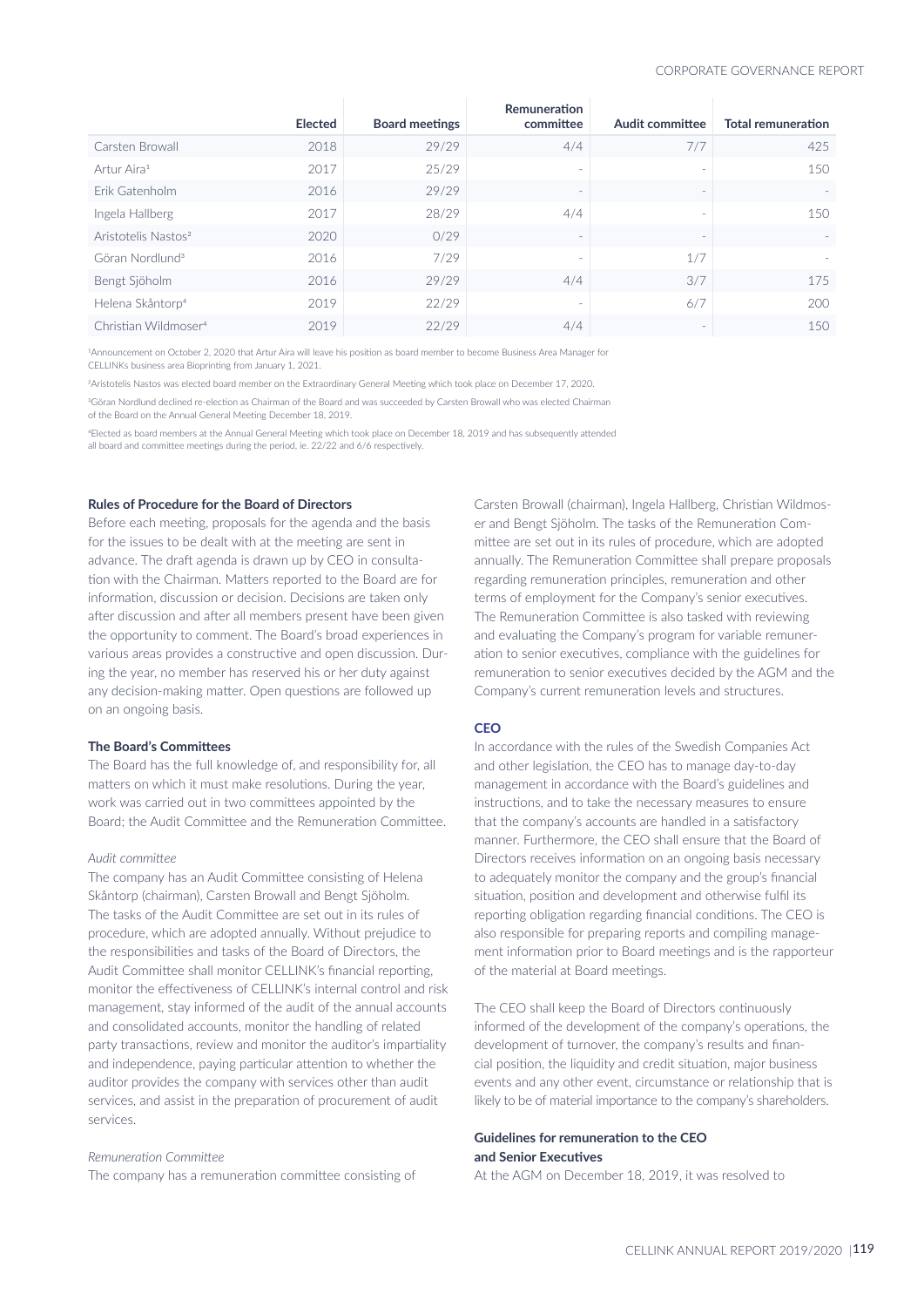introduce guidelines for remuneration to the CEO and senior executives. Senior executives refer to the CEO, CFO and CTO, who together form the company's management. The guidelines essentially contain the following.

The company shall offer market conditions that allow the company to recruit and retain competent employees. Remuneration to senior management shall consist of fixed salary, variable remuneration, long-term incentive programmes, pensions and other customary benefits. The remuneration is based on the individual's commitment and performance in relation to pre-established goals and both individual and common goals for the entire company. Evaluation of the individual performance is carried out continuously.

Generally, the fixed salary is reviewed once a year and should consider the individual's qualitative performance. The fixed salary of the CEO and other senior executives shall be market-based. Variable remuneration shall consider the individual's level of responsibility and the degree of influence. The amount of variable remuneration is based on the individual's percentage fulfilment of the established qualitative targets in relation to the company's turnover for the established financial year and the key ratio EBIT. Variable remuneration shall amount to a maximum of 30 percent of the fixed salary of the CEO and 20 percent of the fixed salary for other senior executives.

The AGM decides on share or share price-related incentive programs. Before each AGM, the Board of Directors shall consider whether such a long-term incentive program should include the company's senior executives. Incentive programs shall contribute to long-term value growth and that the company, participants and shareholders receive a common interest in the positive value development of the share.

The company offers insurance and pension benefits in accordance with the company's current policy. In addition, the Company shall, for the benefit of senior executives, draw and pay for service group life insurance (TGL) and accident insurance, as well as health insurance.

Between the company and the CEO shall be a mutual period of notice of six months. During the period of notice, normal salary and other employment benefits shall be paid. If the CEO finds any other employment that the company approves during the period of notice, the remuneration shall be settled with what the CEO will receive from such new employment. In addition, the CEO shall be entitled to severance pay equal to six fixed monthly salaries to be paid in a lump sum. For other senior executives, a notice period of three to six months shall apply. During the period of notice, normal salary and other customary benefits, such as insurance and pension benefits, occupational health services, etc. apply. Such other benefits shall not constitute a substantial part of the total remuneration.

The Board of Directors has the right to deviate from the above guidelines if the Board of Directors considers that in an individual case, there are special reasons for justifying it.

The Board of Directors has appointed a Remuneration Committee to prepare questions regarding remuneration and other terms of employment for the company's management. Ahead of the AGM 2021, the Remuneration Committee will present new guidelines for remuneration to senior executives.

# **ADDITIONAL INFORMATION ON CELLINK.COM**

- Articles of Association
- Information from previous AGM's (notices, minutes, resolutions)
- Information about the Nomination Committee
- Corporate Governance Report 2018/2019

## **CELLINK'S SYSTEM FOR INTERNAL CONTROL**

The Board of Directors is responsible for internal control in accordance with the Swedish Companies Act and the Code. According to the Swedish Annual Accounts Act, the Corporate Governance Report shall include information about the most important elements of the company's system for internal control and risk management in conjunction with financial reporting. In addition, the Board of Directors is responsible for ensuring that there are suitable systems for monitoring and controlling the company's operations and the risks associated with the company and its operations.

The overall purpose of internal control is to reasonably ensure that the company's operational strategies and objectives are followed up and that the shareholders' investment is protected. Furthermore, internal control shall ensure that external financial reporting is reliable and prepared with reasonable certainty in accordance with generally accepted accounting principles, in compliance with applicable laws and regulations and in compliance with requirements for publicly listed companies.

CELLINK's internal control structure is mainly based on the following five components:

- Control environment
- Risk assessment
- Control activities
- Follow-up
- Information and communication

In addition to the above-mentioned internal control, there is also internal activity-specific control of data in relation to research and development and a quality control that includes systematic monitoring and assessment of CELLINK's development and manufacturing work.

#### **Control environment**

The Board of Directors have established a number of documents for the company's internal control and governance, including rules of procedure for the Board and instructions for the CEO and the Board's committees, reporting instructions and a financial policy, all of which aim to ensure a clear definition of roles and responsibilities.

The Board of Directors have the overall responsibility for internal control regarding financial reporting. In order to create and main